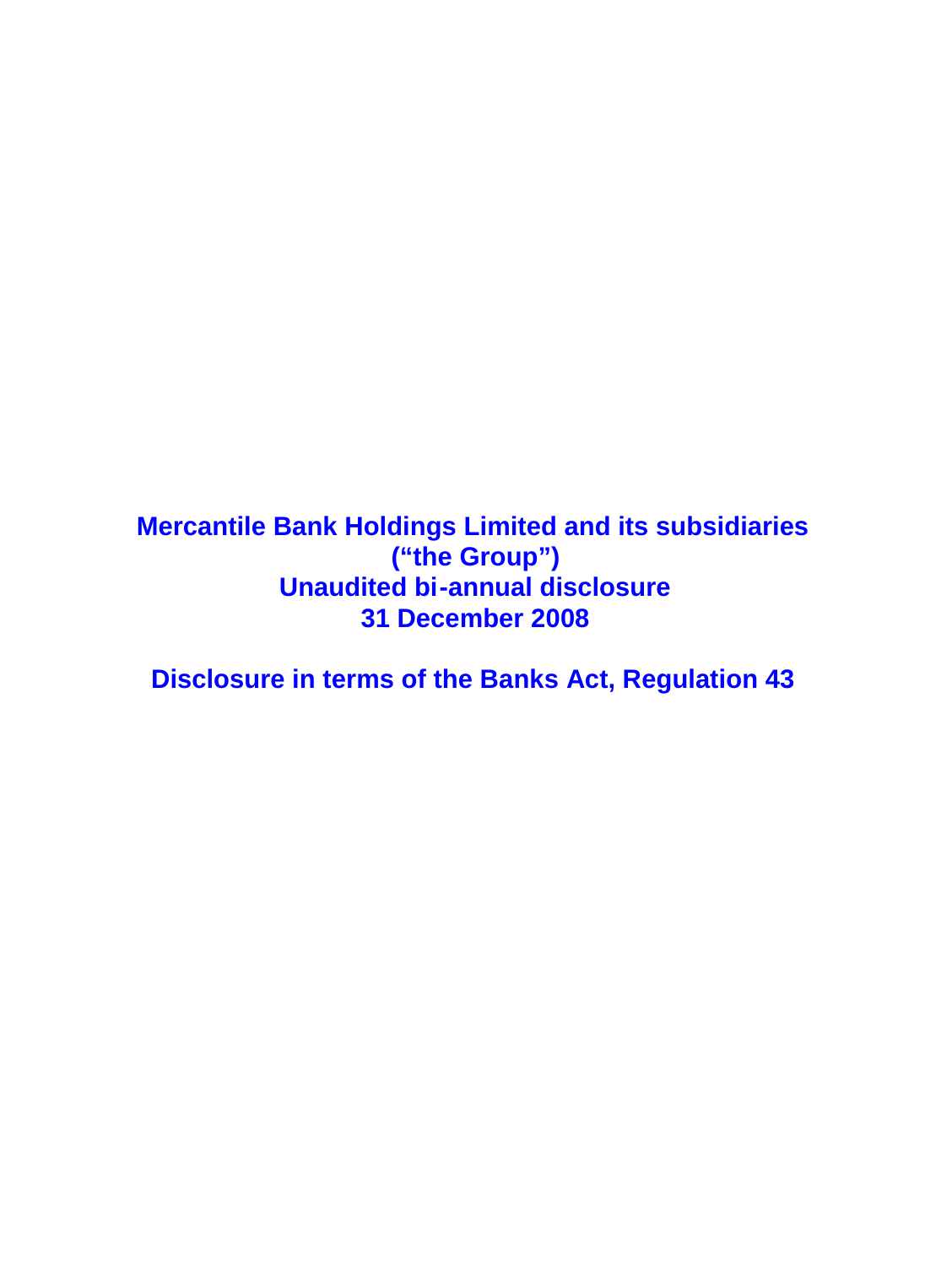**1. Basis of compilation**

The following information is compiled in terms of Regulati on 43 of the Banks Act 1990 (as amended) the ("Regulations"), which incorporates the Basel II Pillar Three requirements on market discipline.

All disclosures presented below are consistent with those disclosed in terms of International Financial Reporting Standards ("IFRS") unless otherwise stated. In the main, differences between IFRS and information disclosed in terms of the Regulations relate to the definition of capital and the calculation and measurement thereof.

These disclosures have been prepared in compliance with the Group's disclosure policy.

**2. Scope of reporting**

This report covers the consolidated results of Mercantile Bank Holdings Limited and its subsidiaries ("the Group") for 31 December 2008.

Mercantile Bank Holdings Limited ("the Company" ) is a registered bank controlling and investment holding company. Its holding company is Caixa Geral de Depósitos S.A. ("CGD"), a company registered in Portugal.

The consolidated approach adopted for accounting purposes is consistent with the approach ad opted for regulatory purposes. The descriptions and details of the entities within the Group are as follows:

|                                            | <b>Effective</b> | <b>Nature of</b>          | <b>Fully</b> |
|--------------------------------------------|------------------|---------------------------|--------------|
|                                            | <b>Holding</b>   | <b>business</b>           | consolidated |
|                                            | $\%$             |                           |              |
| <b>Company name</b>                        |                  |                           |              |
| LSM (Troyeville) Properties (Pty) Limited  | 100              | <b>Property holding</b>   | Yes          |
| <b>Mercantile Bank Limited</b>             | 100              | <b>Banking</b>            | <b>Yes</b>   |
| Mercantile Insurance Brokers (Pty) Limited | 100              | <b>Insurance brokers</b>  | <b>Yes</b>   |
| Mercantile Nominees (Pty) Limited          | 100              | Nominee company           | Yes          |
| <b>Mercantile Registrars Limited</b>       | 100              | <b>Investment company</b> | <b>Yes</b>   |
| Portion 2 of Lot 8 Sandown (Pty) Limited   | 100              | <b>Property holding</b>   | Yes          |

There are currently no restrictions or other major impediments on the transfer of funds or capital within the Group.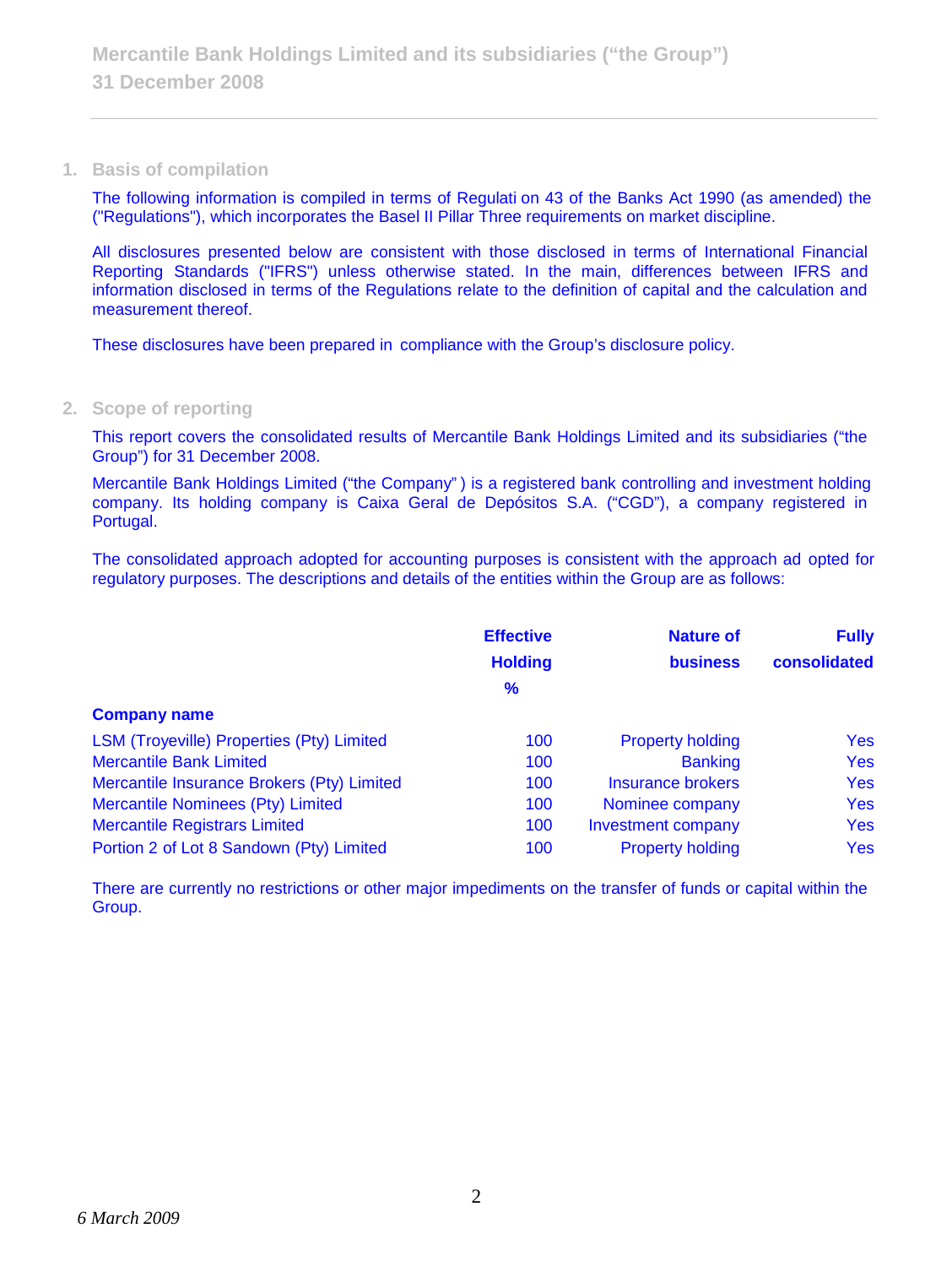**3. Detailed disclosures**

#### **3.1 Credit risk**

The Group has adopted the standardised a pproach to determine the capital requirement for credit risk on all portfolios. The Group does not intend to migrate to the internal ratings based approach for credit risk in the short-term.

The Group primarily advances funds to unrated counterparties. In the case of exposures to rated counterparties, the process of risk weighting these exposures is in accordance with the requirements of the Bank Regulations.

**Table 3.1.1 Gross credit risk exposures** As at 31 December 2008

|                                           | <b>Gross</b><br>exposure                     | <b>Risk-weighted</b><br>exposure     | <b>Total capital</b><br>required<br><b>R'000</b><br>119,389<br>28,158<br>24,578 |
|-------------------------------------------|----------------------------------------------|--------------------------------------|---------------------------------------------------------------------------------|
|                                           | <b>R'000</b>                                 | <b>R'000</b>                         |                                                                                 |
| <b>Portfolios</b>                         |                                              |                                      |                                                                                 |
| <b>SME Corporate</b><br><b>Sovereigns</b> | 1,817,257<br>247,141<br>1,759,632<br>716,655 | 1,492,364<br>۰<br>351,981<br>307,224 |                                                                                 |
|                                           |                                              |                                      |                                                                                 |
| Retail                                    |                                              |                                      |                                                                                 |
| <b>SME Retail</b>                         |                                              |                                      |                                                                                 |
| <b>Total</b>                              | 6,110,789                                    | 3,338,516                            | 267,081                                                                         |

**Table 3.1.2 Aggregate credit exposure after set off but before and after credit mitigation techniques** As at 31 December 2008

| <b>Major types of credit exposure</b> | <b>Gross credit</b><br>exposure after<br>set off<br><b>R'000</b> | <b>Credit risk</b><br>mitigation (1)<br><b>R'000</b> | <b>Credit exposure</b><br>after risk<br>mitigation<br><b>R'000</b> |
|---------------------------------------|------------------------------------------------------------------|------------------------------------------------------|--------------------------------------------------------------------|
| <b>SME Corporate</b>                  | 1,817,257                                                        | 105,766                                              | 1,711,491                                                          |
| <b>Sovereigns</b>                     | 247,141                                                          | ۰                                                    | 247,141                                                            |
| <b>Banks</b>                          | 1,759,632                                                        |                                                      | 1,759,632                                                          |
| <b>Retail</b>                         | 716,655                                                          | 38,245                                               | 678,410                                                            |
| <b>SME Retail</b>                     | 1,570,104                                                        | 87,630                                               | 1,482,474                                                          |
| <b>Total</b>                          | 6,110,789                                                        | 231,641                                              | 5,879,148                                                          |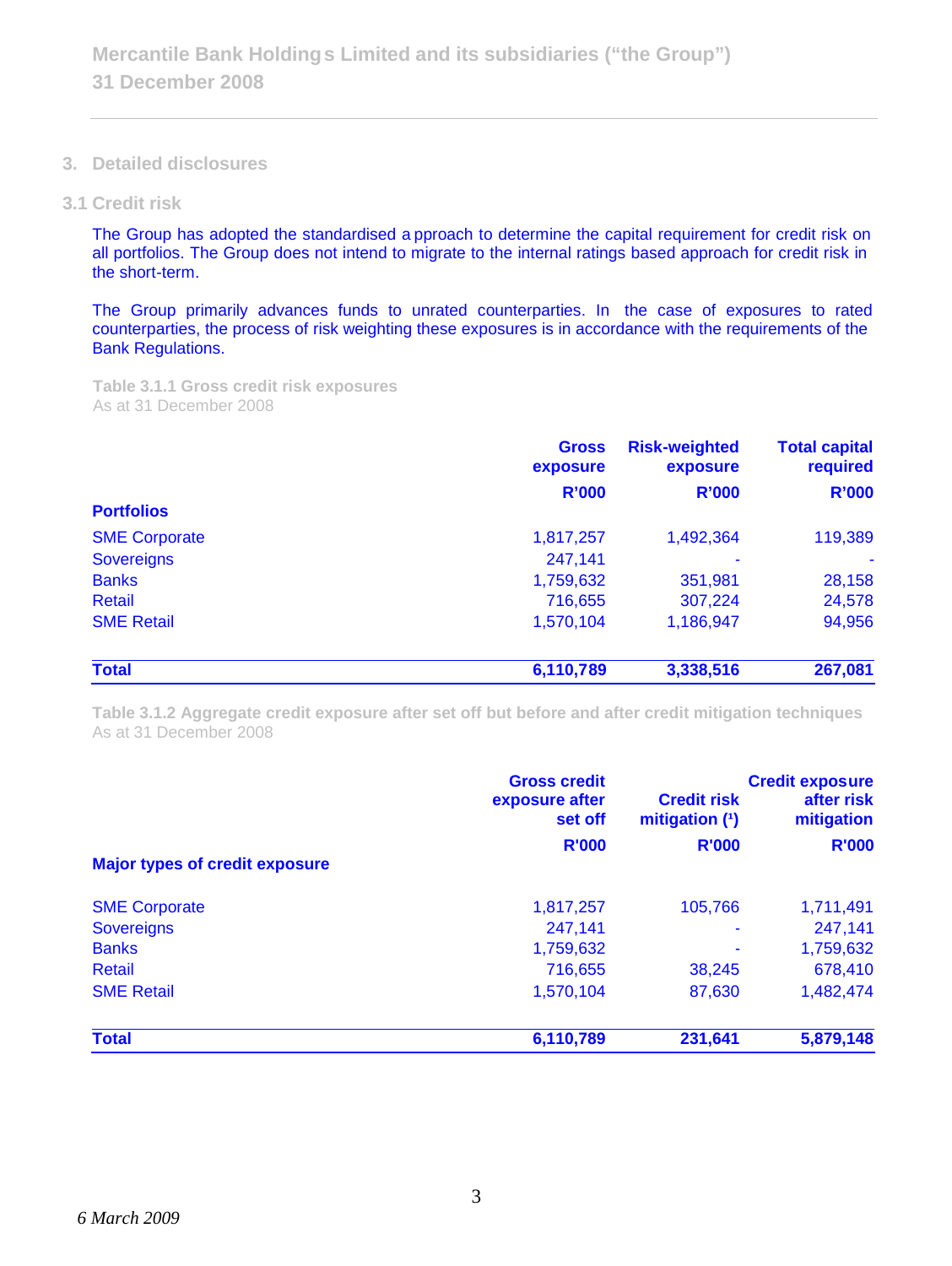**Table 3.1.2 Aggregate credit exposure after set off but before and after credit mitigation techniques (continued)** As at 31 December 2008

(1) Only inward guarantees and pledged investme nts and/or liquid funds are taken into account as credit risk mitigation. Inward guarantees are mainly received from CGD. Other forms of credit risk mitigation in the form of collateral is non-qualifying in terms of the Bank Regulations and is commented on below.

The Group uses on- and off- balance sheet netting to restrict its exposure to credit losses. When a client maintains both debit and credit balances with the Group and the Group enters into a netting agreement in respect of the relevant loans and deposits with the said counterparty, the Group may regard the exposure as a collateralised exposure in accordance with Regulation 23 of the Banks Regulations. As at 31 December 2008, the Group did not recognise any netting arrangements to reduce its credit risk exposures.

**Policies and processes for collateral valuation and management**

Dependent upon the risk profile of the customer, the risk inherent in the product offering and the track record/payment history of the client, varying types and levels of sec urity are taken to mitigate credit related risks. These include inter alia pledges of investments, mortgage and notarial bonds, guarantees and cession of debtors. Various levels of security value are attached to the different categories of security offered by a client. The value of the security is reviewed regularly and the values are maintained on an electronic security register. The Group does not have any material concentration risk in respect of collateral used to mitigate credit risk. Clean or unsecure d lending will only be considered for financially strong borrowers.

**Table 3.1.3 Geographical distribution of credit exposure** As at 31 December 2008

|                          | On balance<br>sheet exposure sheet exposure | <b>Off balance</b> | <b>Derivative</b><br><b>instruments</b> | <b>Total</b> |
|--------------------------|---------------------------------------------|--------------------|-----------------------------------------|--------------|
|                          | <b>R'000</b>                                | <b>R'000</b>       | <b>R'000</b>                            | <b>R'000</b> |
| <b>Geographical area</b> |                                             |                    |                                         |              |
| <b>South Africa</b>      | 3,944,862                                   | 669,214            | 66,541                                  | 4,646,104    |
| Other                    | 1,430,172                                   |                    |                                         | 1,430,172    |
| - Africa                 | 319                                         |                    |                                         | 319          |
| - Asia                   | 1,628                                       |                    | ٠                                       | 1,628        |
| - Australia              | 5,487                                       |                    |                                         | 5,487        |
| - Europe - CGD           | 1,351,058                                   |                    |                                         | 1,351,058    |
| - Other institutions     | 34,519                                      |                    |                                         | 34,519       |
| - North America          | 37,161                                      |                    |                                         | 37,161       |
| <b>Total</b>             | 5,375,034                                   | 669,214            | 66,541                                  | 6,110,789    |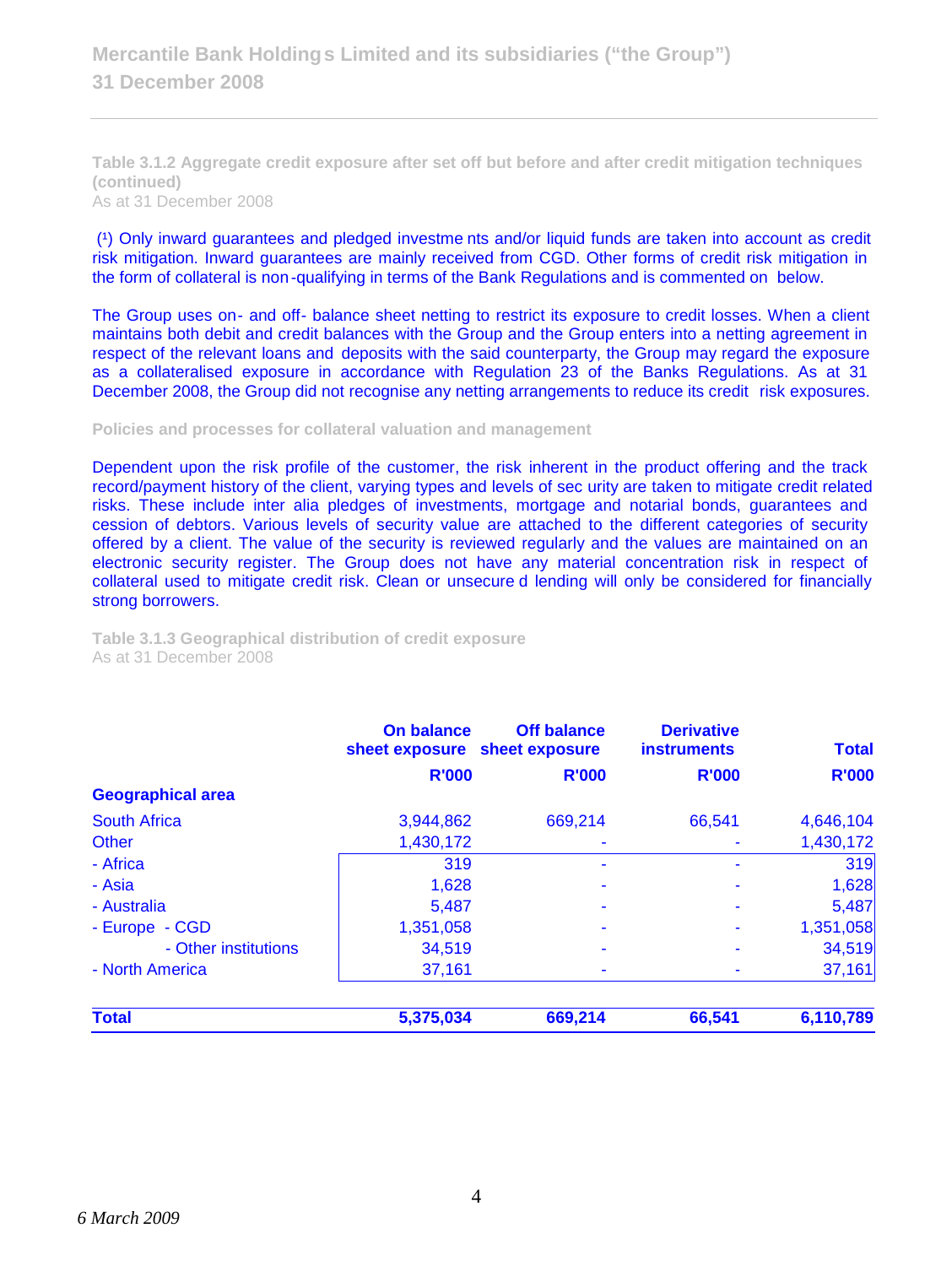**Table 3.1.4 Analyses of credit exposure based on industry sector** As at 31 December 2008

|                                                                 | On balance<br>sheet exposure | <b>Off balance</b><br>sheet exposure | <b>Derivative</b><br><b>instruments</b> | <b>Total</b> |
|-----------------------------------------------------------------|------------------------------|--------------------------------------|-----------------------------------------|--------------|
|                                                                 | <b>R'000</b>                 | <b>R'000</b>                         | <b>R'000</b>                            | <b>R'000</b> |
| <b>Industry sector</b>                                          |                              |                                      |                                         |              |
| Agriculture, hunting, forestry and<br>fishing                   | 11,385                       | 69                                   | 333                                     | 11,787       |
| Mining and quarrying                                            | 9,606                        | 33                                   |                                         | 9,639        |
| Manufacturing                                                   | 460,636                      | 59,184                               | 5,330                                   | 525,150      |
| Electricity, gas and water supply                               | 4,075                        | 58                                   | 12                                      | 4,145        |
| Construction                                                    | 254,358                      | 152,740                              | 403                                     | 407,501      |
| Wholesale and retail trade, repair<br>of specified items, hotel | 387,160                      | 108,558                              | 6,504                                   | 502,222      |
| Transport, storage and<br>communication                         | 44,674                       | 3,385                                | 138                                     | 48,197       |
| <b>Financial intermediation and</b><br>insurance                | 2,113,400                    | 657                                  | 44,786                                  | 2,158,843    |
| <b>Real estate</b>                                              | 591,519                      | 46,443                               | 98                                      | 638,060      |
| <b>Business services</b><br>Community, social and personal      | 255,745                      | 16,594                               | 5,912                                   | 278,251      |
| services                                                        | 21,792                       | 125                                  | 9                                       | 21,926       |
| <b>Private households</b>                                       | 684,591                      | 53,799                               | 421                                     | 738,811      |
| Other                                                           | 536,094                      | 227,568                              | 2,595                                   | 766,257      |
| <b>Total</b>                                                    | 5,375,035                    | 669,213                              | 66,541                                  | 6,110,789    |

**Table 3.1.5 Derivatives exposing the bank to counterparty credit risk** As at 31 December 2008

|                                                        | <b>Total derivative</b> | <b>Maximum</b><br>counterparty<br>instruments credit exposure |
|--------------------------------------------------------|-------------------------|---------------------------------------------------------------|
| <b>Counterparty credit risk</b>                        | <b>R'000</b>            | <b>R'000</b>                                                  |
| <b>Gross positive fair value</b>                       | 56,872                  | 60,696                                                        |
| <b>Current netting benefits</b>                        |                         |                                                               |
| <b>Netted current credit exposure (pre-mitigation)</b> | 56,872                  | 60,696                                                        |
| <b>Collateral value after haircut</b>                  |                         |                                                               |
| <b>Current exposure method</b>                         | 66.541                  | 73,505                                                        |
| <b>Credit exposure</b>                                 | 20,322                  | 18,623                                                        |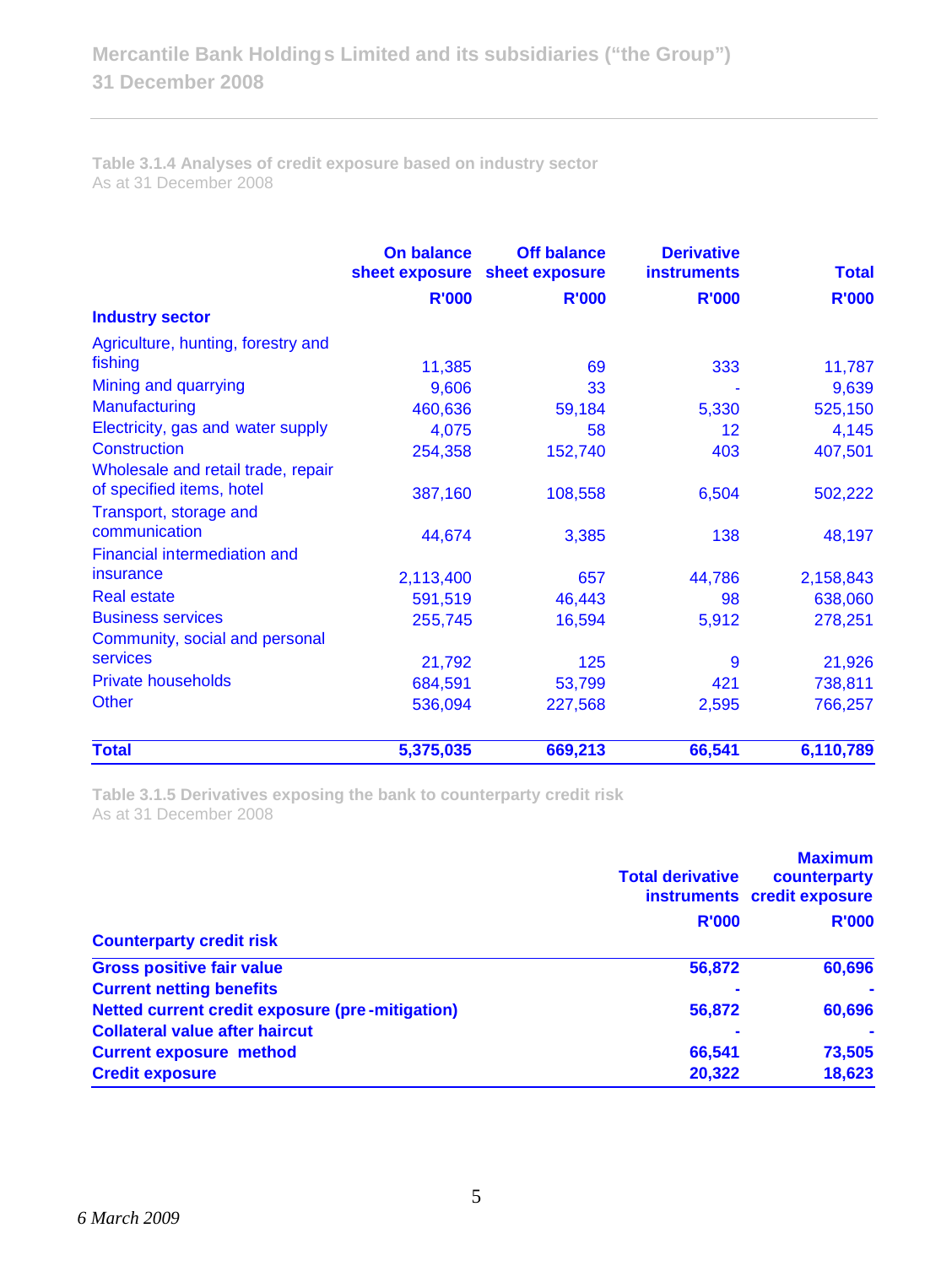**Table 3.1.6 Daily average gross credit exposure** For the year ended 31December 2008

|                                                                                         | <b>Average gross</b><br>credit exposure<br><b>R'000</b> |
|-----------------------------------------------------------------------------------------|---------------------------------------------------------|
| Summary of on-balance sheet and off-balance sheet credit exposure<br><b>Asset class</b> |                                                         |
| <b>Liquid assets</b>                                                                    | 1,913,479                                               |
| Cash and cash equivalents - Rand denominated                                            | 367,302                                                 |
| Cash and cash equivalents - Foreign currency denominated                                | 1,302,448                                               |
| <b>Negotiable securities</b>                                                            | 243,729                                                 |
| <b>Gross loans and other advances</b>                                                   | 3,181,486                                               |
| <b>Current accounts</b>                                                                 | 727,342                                                 |
| <b>Credit card</b>                                                                      | 22,409                                                  |
| Mortgage loans                                                                          | 1,435,783                                               |
| Instalment sales and leases                                                             | 332,922                                                 |
| Foreign currency loans                                                                  | 846                                                     |
| Other advances                                                                          | 662,184                                                 |
| <b>Gross other assets</b>                                                               | 181,438                                                 |
| <b>Investments</b>                                                                      | 97,798                                                  |
| <b>Derivative financial assets</b>                                                      | 83,640                                                  |
| <b>On-balance sheet exposure</b>                                                        | 5,276,403                                               |
| <b>Guarantees</b>                                                                       | 369,263                                                 |
| <b>Committed undrawn facilities</b>                                                     | 231,607                                                 |
| Letters of credit                                                                       | 11,173                                                  |
| <b>Off-balance sheet exposure</b>                                                       | 612,043                                                 |
| <b>Total gross credit exposure</b>                                                      | 5,888,446                                               |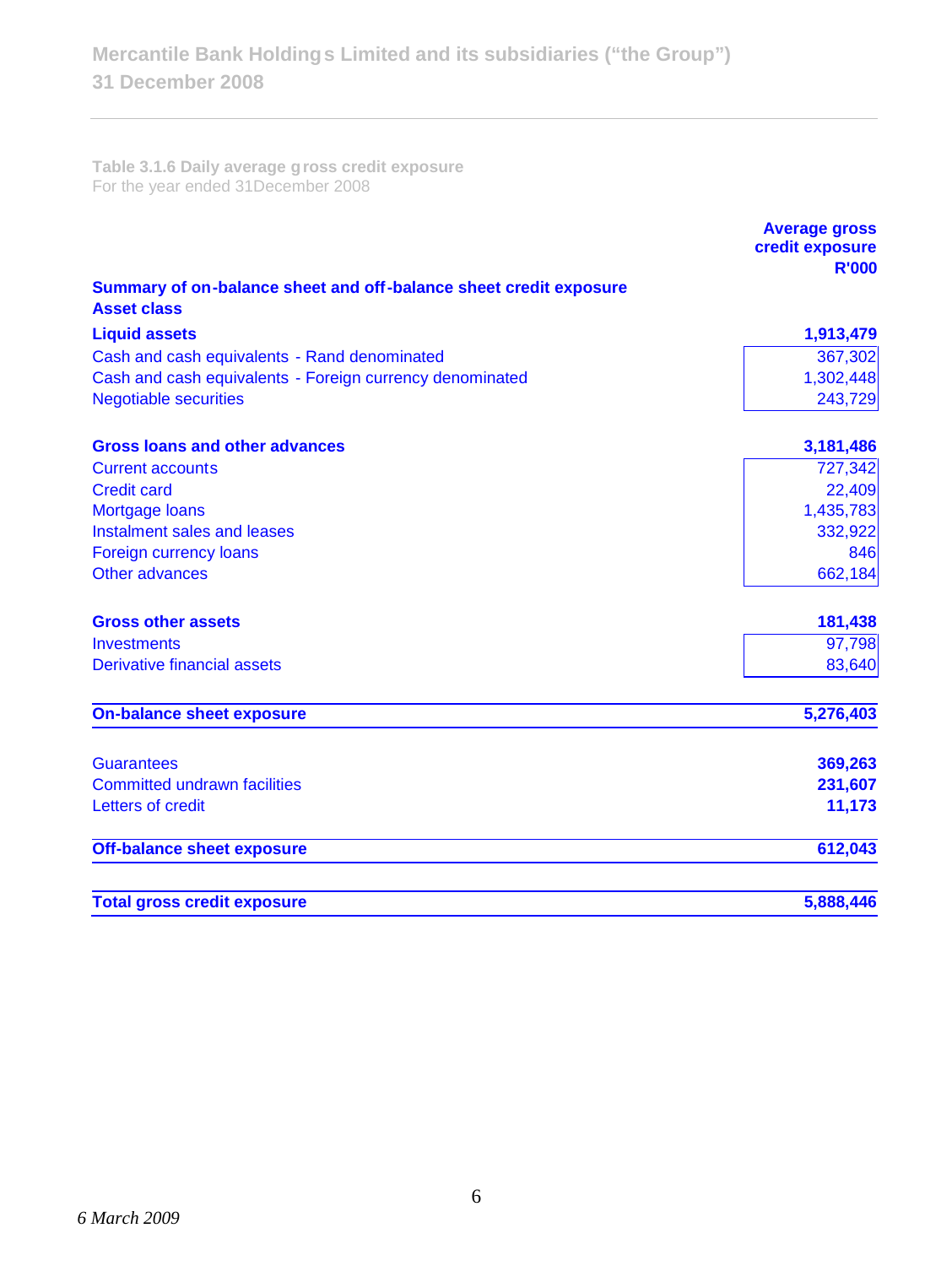**Table 3.1.7 Impairments of loans and advances per geographical area** As at 31 December 2008

## **Impaired and past due loans and advances by geographical area**

|                                                 | <b>South</b><br><b>Africa</b> |                                     |
|-------------------------------------------------|-------------------------------|-------------------------------------|
|                                                 | <b>Gross amount</b>           | <b>Other</b><br><b>Gross amount</b> |
|                                                 | <b>R'000</b>                  | <b>R'000</b>                        |
| <b>Individually impaired loans and advances</b> | 133,120                       |                                     |
| <b>Impairments for credit losses</b>            |                               |                                     |
| Portfolio impairments                           | 19,768                        |                                     |
| <b>Specific impairments</b>                     | 39,081                        |                                     |
| Interest in suspense                            | 20,983                        |                                     |
|                                                 | 79,832                        |                                     |

# **Past due loans and advances**

 **Category age analysis of loans and advances that are pas t due but not individually impaired**

|                     |                |                |                | <b>Total</b>    |
|---------------------|----------------|----------------|----------------|-----------------|
| Past due for:       | $0 - 30$ days  | 31 - 60 days   | 61 -90 days    | gross<br>amount |
|                     |                |                |                |                 |
|                     | <b>R'000</b>   | <b>R'000</b>   | <b>R'000</b>   | <b>R'000</b>    |
| <b>South Africa</b> | 19,778         | 9,144          | 342            | 29,264          |
| <b>Other</b>        | $\blacksquare$ | $\blacksquare$ | $\blacksquare$ | $\blacksquare$  |

A financial asset is past due when the counterparty has failed to make a payment when contractually due and is based on appropriate rules and assumptions per product type. An impairme nt loss is recognised if and only if, there is objective evidence that a financial asset or group of financial assets is impaired. Impaired exposure relates to assets that are individually determined to be impaired at reporting date.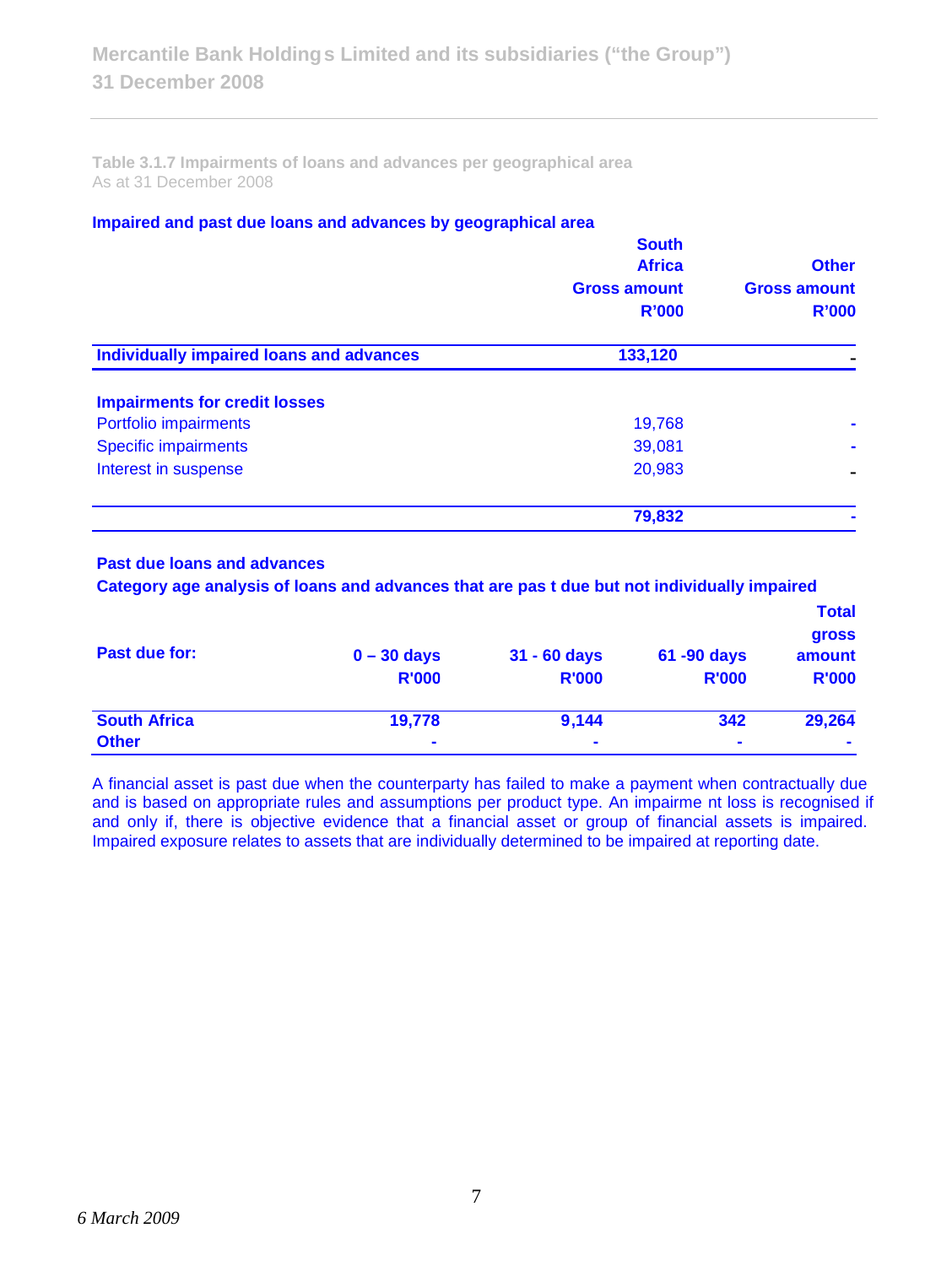**Table 3.1.8 Reconciliation of changes in specific and portfolio impairments** For the year ended 31 December 2008

#### **Impairments for credit losses**

| <b>Reconciliation of credit impairment</b><br><b>Balance sheet</b>                 | <b>Portfolio</b><br><i>impairment</i><br><b>R'000</b> | <b>Specific</b><br>impairment<br><b>R'000</b> | <b>Total</b><br><b>R'000</b> |
|------------------------------------------------------------------------------------|-------------------------------------------------------|-----------------------------------------------|------------------------------|
| Credit impairments: balance at the beginning of<br>year                            | 32,663                                                | 24.524                                        | 57,187                       |
| <b>Movements for the year:</b>                                                     | (12, 895)                                             | 14,557                                        | 1,662                        |
| Credit impairments: balance at the end of year                                     | 19,768                                                | 39,081                                        | 58,849                       |
| Interest in suspense at end of year                                                |                                                       | 20,983                                        | 20,983                       |
| Credit impairments: balance at the end of year<br>(including interest in suspense) | 19,768                                                | 60,064                                        | 79,832                       |

**Table 3.1.9 Write-offs and recoveries reflected in the income statement** For the year ended 31 December 2008

|                                         | <b>South Africa</b> |
|-----------------------------------------|---------------------|
|                                         | <b>R'000</b>        |
| Net credit losses on loans and advances |                     |
| Movements for the year:                 |                     |
| <b>Bad debts recovered</b>              | (902)               |
| Net impairments raised                  | 7520                |
| <b>Net credit losses</b>                | 6,618               |

### **3.2 Operational risk**

The Group currently holds R53,6 million in operational risk capital in terms of the standardised approach for the calculation of this capital.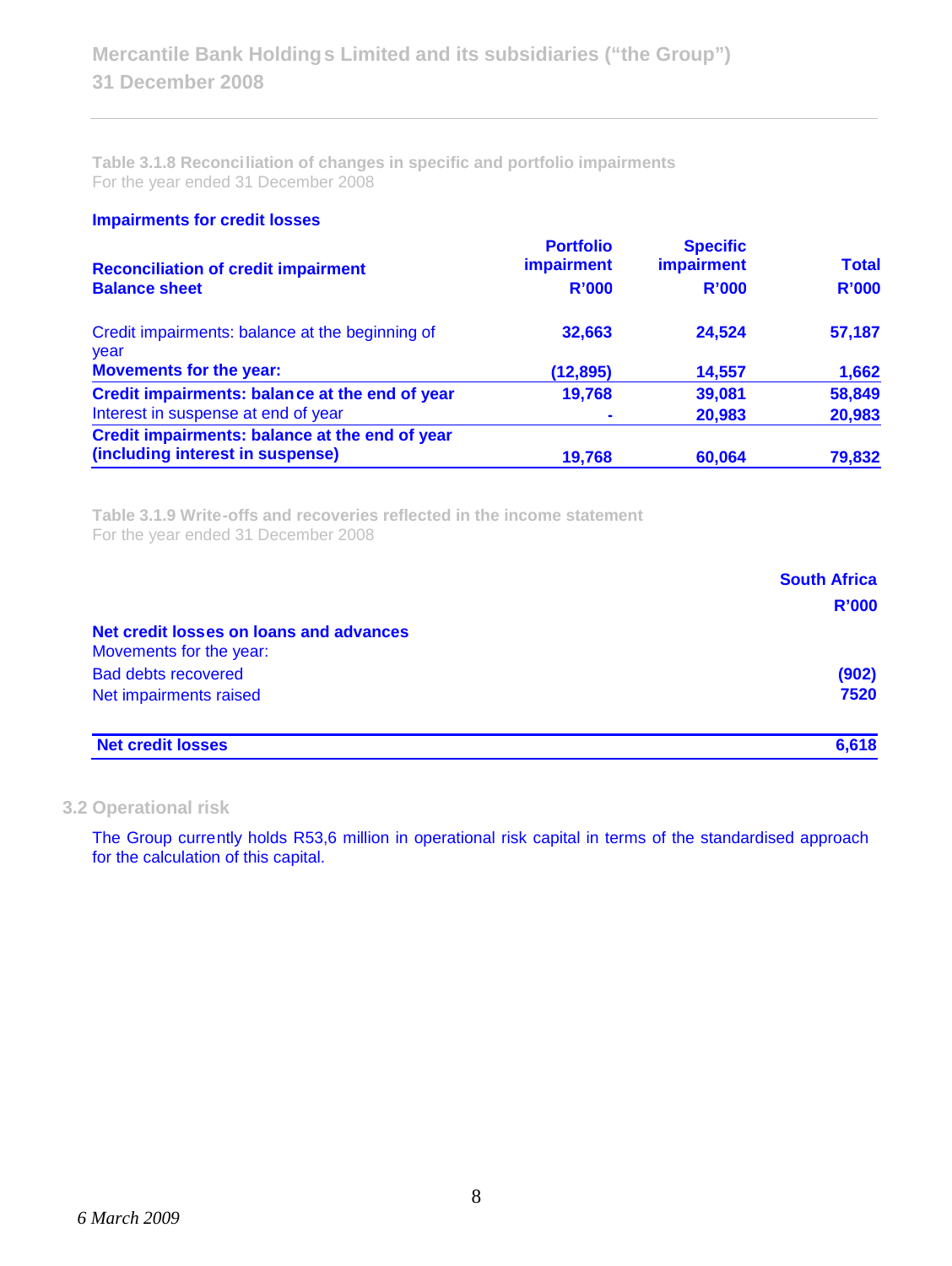## **3.3 Market risk**

The portfolios that are subject to market risk are foreign exchange, equity positions and interest rate contracts, where the standardised approach is applied.

**Table 3.3 Banks capital requirements for the identified market risk** As at 31 December 2008

|                            | <b>Total</b> |
|----------------------------|--------------|
| <b>Market risk</b>         | <b>R'000</b> |
|                            |              |
| Interest rate products     | 317,159      |
| <b>Equity positions</b>    | 2,105        |
| Foreign exchange positions | 371          |
| <b>Total</b>               | 319,635      |

### **3.4 Equity positions**

Investments consist of unlisted and listed equity investments and have been designated as available -forsale.

**Table 3.4.1 Equity investments** As at 31 December 2008

|                    | <b>Type</b>   | <b>Carrying</b><br>amount<br><b>R'000</b> | <b>Fair value</b><br><b>R'000</b> | <b>Capital</b><br>requirement<br><b>R'000</b> |
|--------------------|---------------|-------------------------------------------|-----------------------------------|-----------------------------------------------|
| <b>Investments</b> |               |                                           |                                   |                                               |
| Listed             | <b>Shares</b> | 12,003                                    | 12,003                            | 1,140                                         |
| <b>Unlisted</b>    | <b>Shares</b> | 2,367                                     | 2,367                             | 228                                           |
|                    |               | 14,370                                    | 14,370                            | 1,368                                         |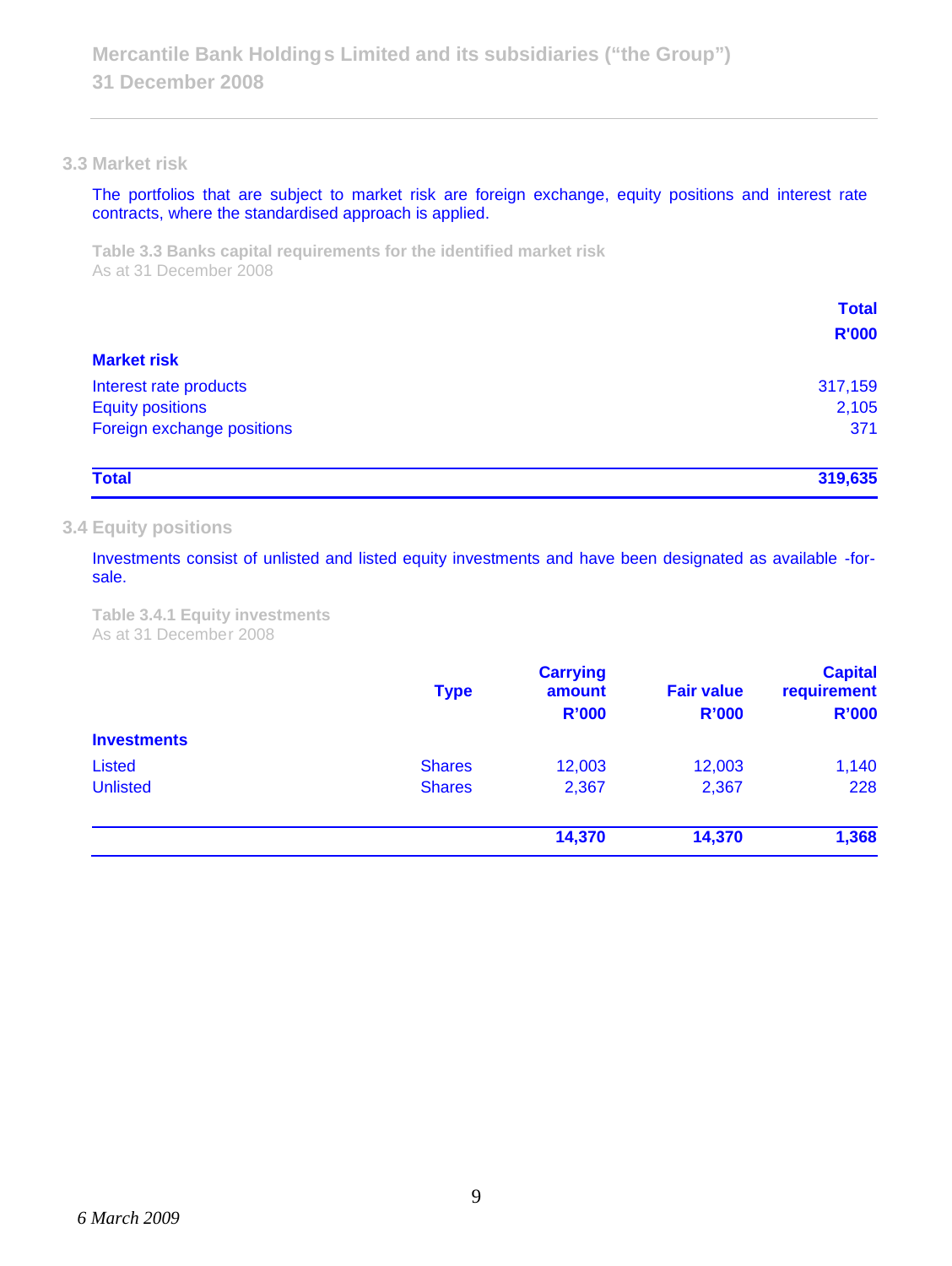**Table 3.4.2 Realised and unrealised gains on equity investments** For the year ended 31 December 2008

|                                                                      | <b>Total</b> |
|----------------------------------------------------------------------|--------------|
|                                                                      | <b>R'000</b> |
| Realised cumulative gains and losses in profit and loss              |              |
| <b>Listed</b>                                                        | 9,837        |
| <b>Unlisted</b>                                                      |              |
|                                                                      | 9,837        |
| Unrealised cumulative gains and losses recognised directly in equity |              |
| <b>Listed</b>                                                        | 12,082       |
| <b>Unlisted</b>                                                      | 1,658        |
|                                                                      | 13,740       |

# **3.5 Liquidity risk**

The table below summarises assets and liabilities of the Group into relevant maturity groupings, based on the remaining period to the contractual maturity at balance sheet d ate:

**Table 3.5 Liquidity maturity analyses** As at 31 December 2008

|                                                                                         |               |                    | <b>Total</b>  |
|-----------------------------------------------------------------------------------------|---------------|--------------------|---------------|
|                                                                                         | <b>Assets</b> | <b>Liabilities</b> | mismatch      |
|                                                                                         | <b>R'000</b>  | <b>R'000</b>       | <b>R'000</b>  |
| Maturing up to one month                                                                | 1,894,158     | 3,008,043          | (1, 113, 885) |
| Maturing between two and three months                                                   | 518,300       | 591,013            | (72, 713)     |
| Maturing between four months and six months<br>Maturing between seven months and twelve | 322,211       | 509,066            | (186, 855)    |
| months                                                                                  | 181,561       | 505,792            | (324, 231)    |
| Maturing after one year                                                                 | 2,699,350     | 17,152             | 2,682,198     |
| Non-contractual                                                                         | 301,195       | 1,285,709          | (984, 514)    |
|                                                                                         | 5,916,775     | 5,916,775          |               |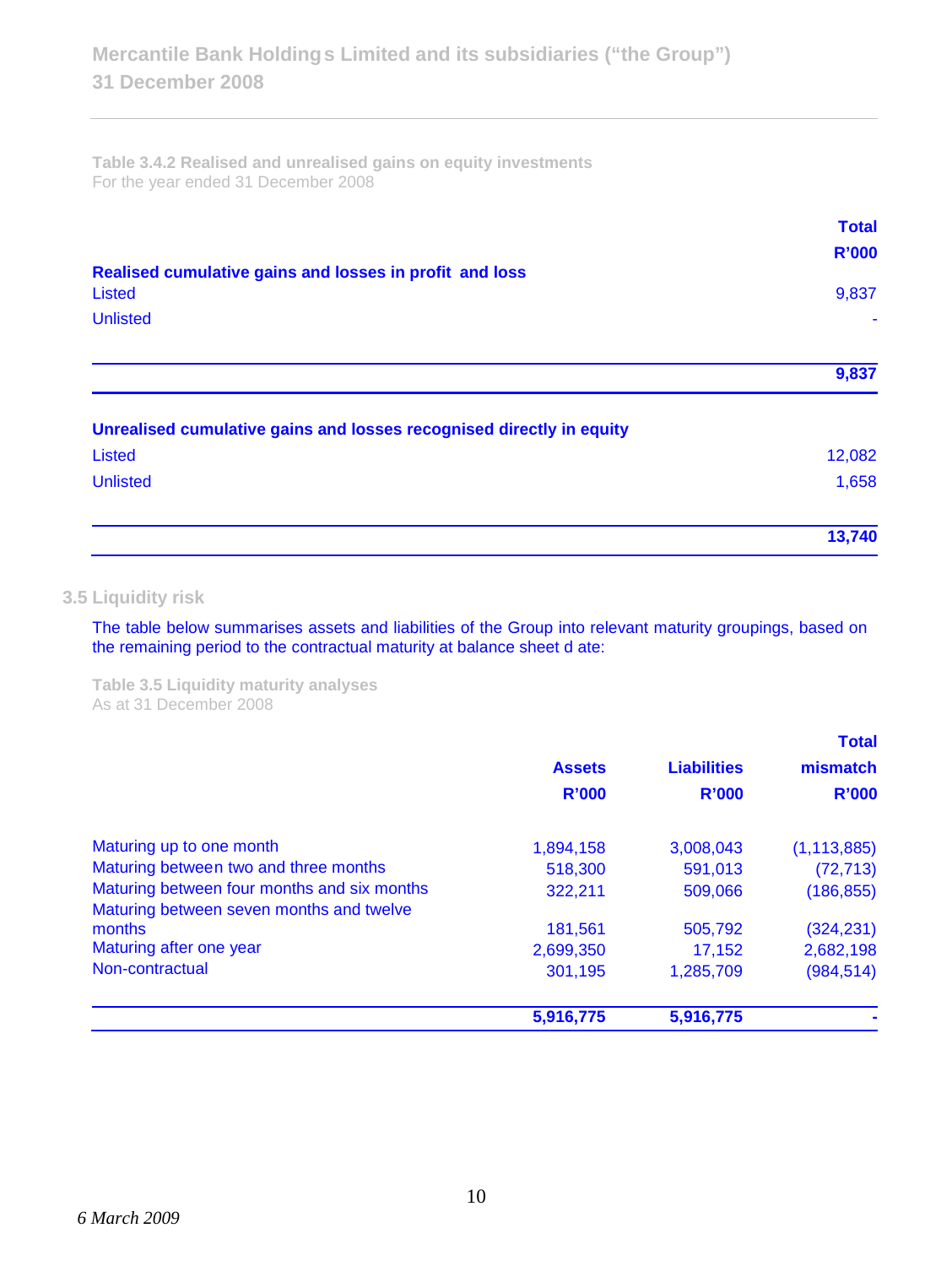**3.6 Interest rate risk**

**Interest rate sensitivity analyses**

For regulatory purposes, the assessment and measurement of interest rate risk is based on the accumulated impact of interest rate se nsitive instruments resulting from a parallel movement of plus or minus 200 basis points on the yield curve.

In addition, the impact on equity and profit and loss resulting from a change in interest rates is calculated monthly based on management's forec ast of the most likely change in interest rates.

The table below reflects the Group's annual net interest income sensitivity for a 200 basis point increase or decrease in interest rates, while all other variables remain constant. The impact is mainly attr ibutable to the Group's exposure to interest rates on its capital position and lending and borrowings in the banking book.

**Table 3.6 Net interest income sensitivity** As at 31 December 2008

|                                          | economic value<br>of equity<br><b>R'000</b> | Impact on net<br>Impact on interest income<br>for twelve<br>months<br><b>R'000</b> |
|------------------------------------------|---------------------------------------------|------------------------------------------------------------------------------------|
|                                          |                                             |                                                                                    |
| <b>Net interest income sensitivity</b>   |                                             |                                                                                    |
| Interest rate increase (200bps increase) | 34.155                                      | 34,155                                                                             |
| Interest rate decrease (200bps decrease) | (34, 155)                                   | (34, 155)                                                                          |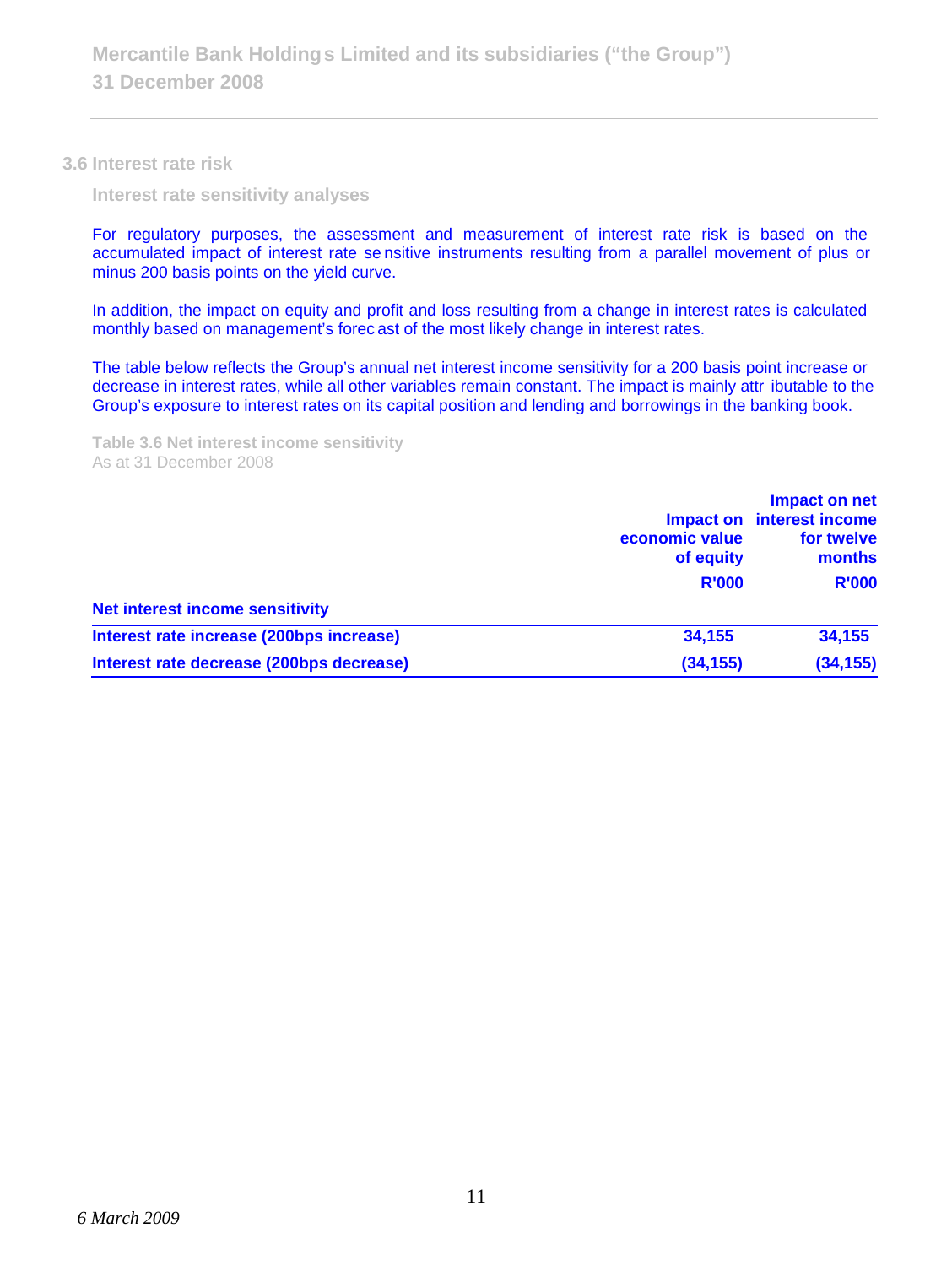## **3.7 Capital management**

**Table 3.7.1 Capital structure and regulatory capital adequacy** As at 31 December 2008

|                       | <b>Mercantile Bank</b> |                                 |
|-----------------------|------------------------|---------------------------------|
|                       |                        | <b>Holdings Mercantile Bank</b> |
|                       | <b>Limited</b>         | <b>Limited</b>                  |
|                       | <b>Group</b>           | <b>Company</b>                  |
|                       | <b>R'000</b>           | <b>R'000</b>                    |
| Drimary chara conital |                        |                                 |

#### **Primary share capital**

# **Qualifying primary capital and reserve funds and deductions**

| <b>Issued primary share capital</b>                                                                                           | 31,817    | 124,969              |
|-------------------------------------------------------------------------------------------------------------------------------|-----------|----------------------|
| <b>Ordinary shares</b>                                                                                                        | 31,817    | 124,969<br>1,365,064 |
| <b>Primary unimpaired reserve funds</b>                                                                                       | 1,161,789 |                      |
| Share premium                                                                                                                 | 1,170,753 | 1,358,330            |
| Other reserves                                                                                                                | (12, 752) | 6,734                |
| Other capital reserve fund                                                                                                    | 3,788     |                      |
| Total primary share capital and unimpaired reserve funds, before<br>deductions, specified approved amounts and non qualifying |           |                      |
| amounts                                                                                                                       | 1,193,606 | 1,490,033            |
| Deductions against primary share capital and primary                                                                          |           |                      |
| unimpaired reserve funds                                                                                                      | 85,751    | 332,820              |
| <b>Accumulated losses</b>                                                                                                     | 8,857     | 255,926              |
| Other deductions - Intangible assets - computer software                                                                      | 76,894    | 76,894               |
| Net qualifying primary share capital and reserve funds                                                                        | 1,107,855 | 1,157,213            |
|                                                                                                                               |           |                      |
| Qualifying secondary capital and reserve funds                                                                                |           |                      |
| <b>Secondary unimpaired reserve funds</b>                                                                                     | 50,581    | 18,418               |
| <b>Revaluation surplus</b>                                                                                                    | 32,197    | 34                   |
|                                                                                                                               |           |                      |

| <b>Revaluation surplus</b>                                                                           | 32,197    | 34        |
|------------------------------------------------------------------------------------------------------|-----------|-----------|
| General allowance for credit impairment, after deferred tax                                          | 18,384    | 18,384    |
| Total secondary capital and unimpaired reserve funds before<br>deductions and non qualifying amounts | 50,581    | 18,418    |
| Net qualifying secondary capital and reserve funds                                                   | 50,581    | 18,418    |
| Aggregate amount of qualifying primary and secondary capital                                         |           |           |
| and reserve funds and qualifying tertiary capital                                                    | 1,158,436 | 1,175,631 |
| <b>Capital adequacy ratio</b>                                                                        | 27.42%    | 27.32%    |
| <b>Primary capital</b>                                                                               | 26.23%    | 26.89%    |
| Secondary capital                                                                                    | 1.19%     | 0.43%     |